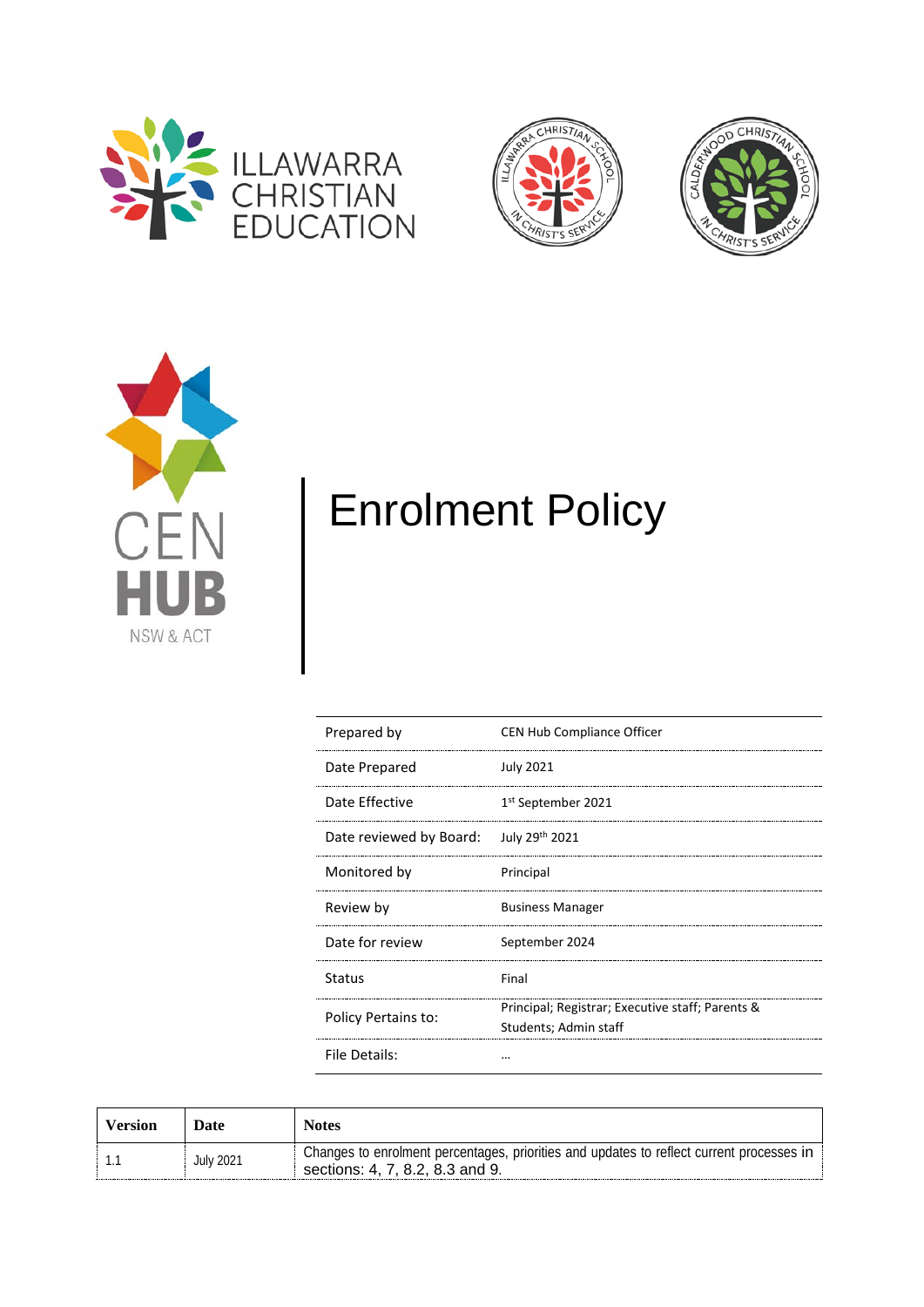| <b>Authorised By</b> | <b>Date</b> |  |  |
|----------------------|-------------|--|--|
|                      |             |  |  |



#### **Version History**

| Version | Date             | <b>Notes</b>                                                                                                                 |
|---------|------------------|------------------------------------------------------------------------------------------------------------------------------|
|         | October 2019     | New Illawarra Christian Education Policy from CEN Hub Policy (Illawarra<br>Christian School and Calderwood Christian School) |
|         | <b>July 2021</b> | Changes to enrolment percentages, priorities and updates to reflect<br>current processes in sections: 4, 7, 8.2, 8.3 and 9   |
|         |                  |                                                                                                                              |

Illawarra Christian Education (Illawarra Christian School and Calderwood Christian School) Mission: In Christ's service to partner with parents in providing a quality Christian Education founded on the Word of God.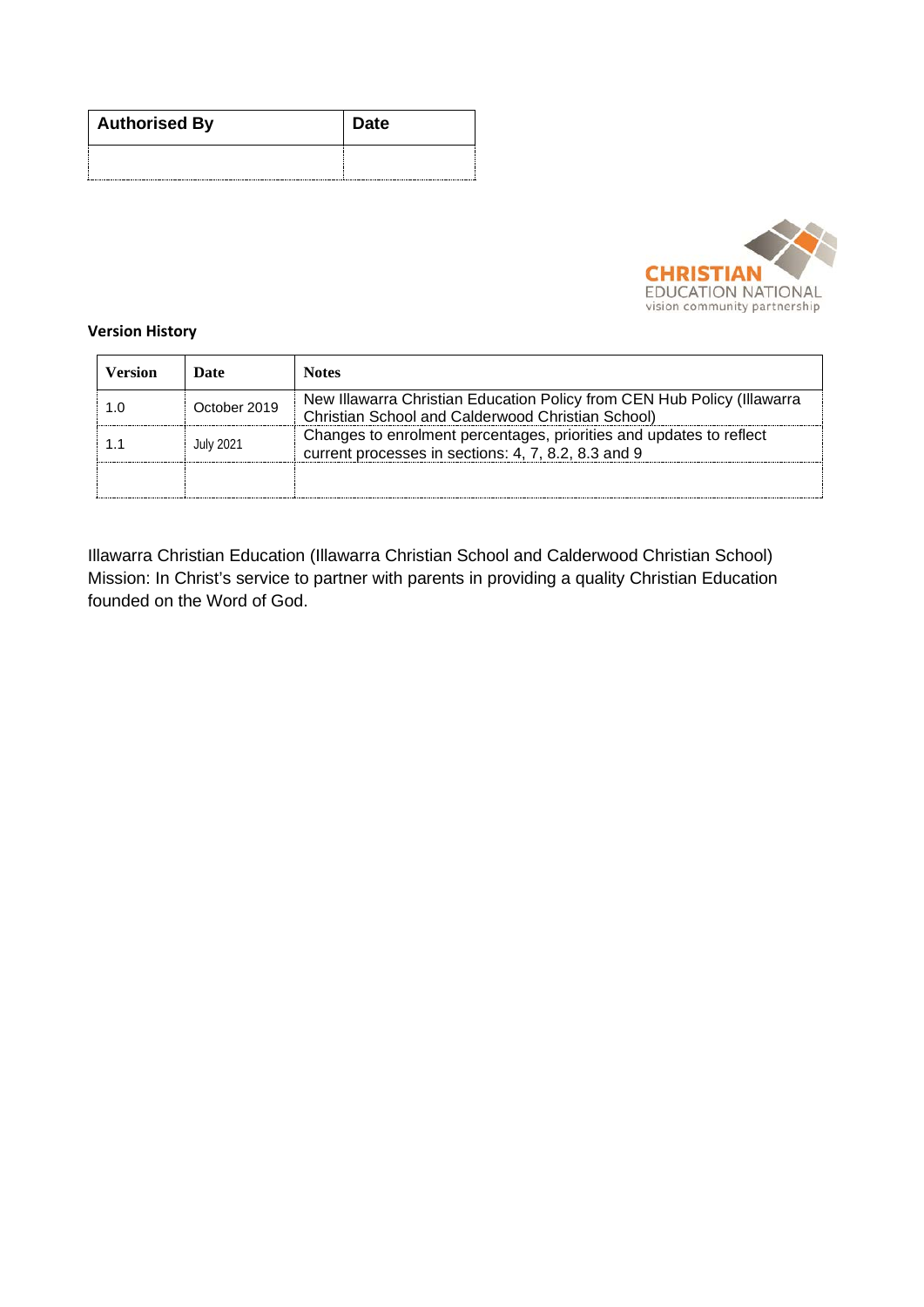# **Table of Contents**

| 1 |               | <b>INTRODUCTION</b>                          | 5              |
|---|---------------|----------------------------------------------|----------------|
| 2 |               | <b>CHRISTIAN RATIONALE</b>                   | 5              |
| 3 |               | PURPOSE OF THIS DOCUMENT                     | 5              |
| 4 |               | <b>TABLE OF RESPONSIBILITIES</b>             | 6              |
| 5 |               | <b>DEFINITIONS</b>                           | $\overline{7}$ |
| 6 | <b>POLICY</b> |                                              | $\overline{7}$ |
| 7 |               | SUMMARY OF ENROLMENT PROCESS                 | 8              |
| 8 |               | ENROLMENT AT ILLAWARRA CHRISTIAN EDUCATION   | 8              |
|   | 8.1           | <b>Enrolment Enquiries</b>                   | 8              |
|   | 8.2           | <b>Enrolment Criteria</b>                    | 8              |
|   | 8.3           | <b>Conditions of Enrolment</b>               | 11             |
|   | 8.4           | <b>Enrolment Contract</b>                    | 12             |
|   | 8.5           | <b>Special Considerations</b>                | 13             |
|   | 8.6           | <b>Requirements for Continuing Enrolment</b> | 13             |
|   | 8.7           | <b>Probationary Enrolment</b>                | 13             |
|   | 8.8           | <b>Register of Enrolment</b>                 | 14             |
|   | 8.9           | Reporting                                    | 14             |
|   | 8.10          | Records                                      | 14             |
|   |               |                                              |                |

# **Important related documents**

| <b>Privacy Policy</b>       | <b>Record Keeping Policy</b>       |
|-----------------------------|------------------------------------|
| <b>Finance Policy: Fees</b> | <b>Student Code of Conduct</b>     |
| <b>Attendance Policy</b>    | <b>School Rules</b>                |
| <b>Discipline Policy</b>    | <b>Enrolment Support Documents</b> |
| Prep policies               |                                    |
| <b>Complaints Framework</b> |                                    |

# **Legislation**

Education Act 1990 Privacy Act 1988 (Cth) Privacy Amendment (Enhancing Privacy Protection) Act 2012 (Cth) Health Records & Information Privacy Act 2002 (NSW) Privacy Amendment (Notifiable Data Breaches) Act 2017 (Cth) NSW Public Health Act 2010 NSW Public Health Amendment (Review) Bill 2017 Disability Discrimination Act 1992 (Cth) Disability Discrimination Amendment Act 2005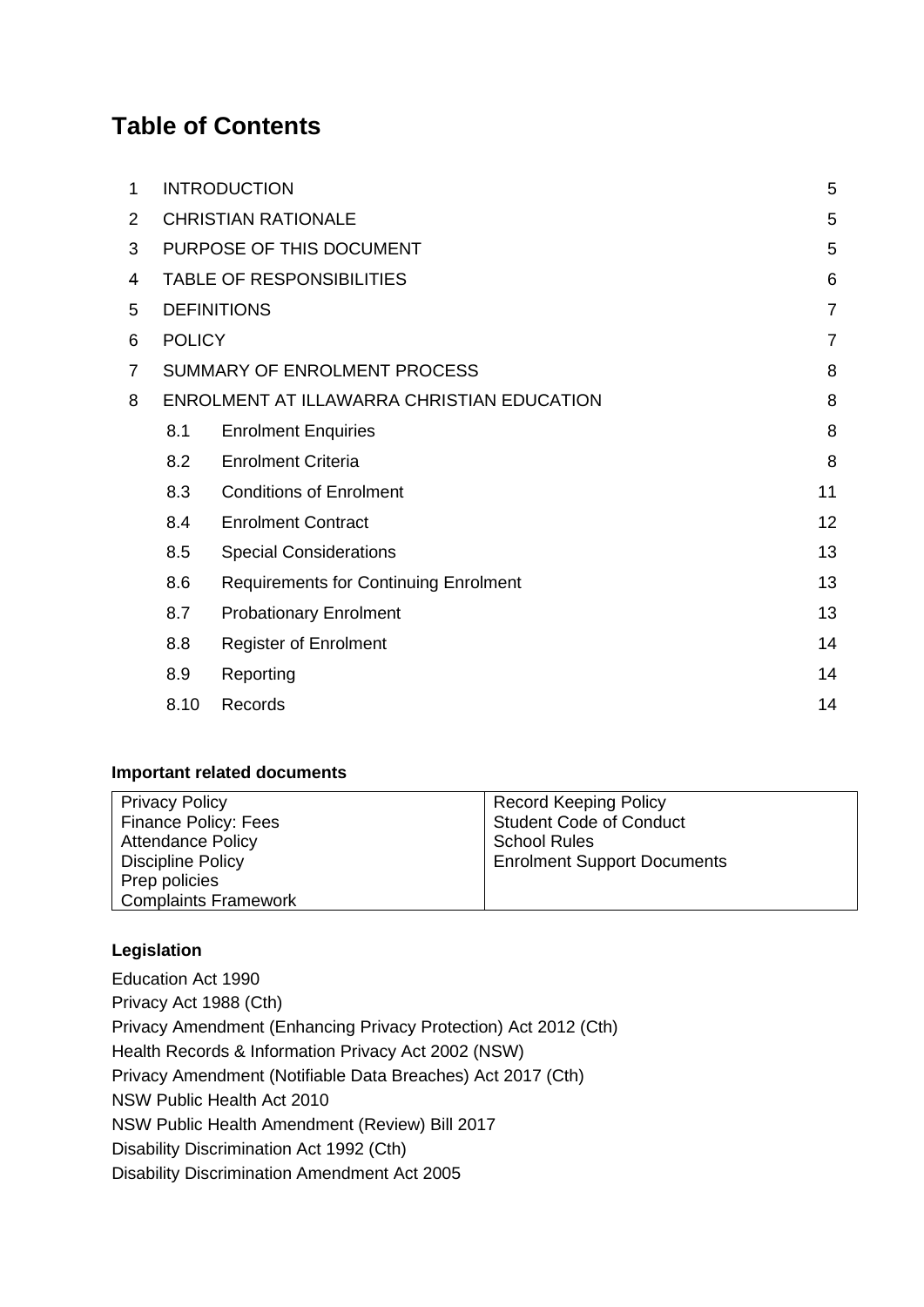Disability Discrimination & other Human Rights Legislation Amendment Act 2009 Family Law Act 1975 (Cth) Australian Consumer Law 2011 (Cth)

#### **Other References**

RANGS Manual, January 2018, (latest version on website)

Prolegis Enrolment Module, Privacy Law update, Feb 2018, used by permission, Prolegis Pty Ltd

'Privacy Compliance Manual', Independent Schools Council of Australia & National Catholic Education Office, January 2018 (latest version on website)

Immunisation Enrolment Toolkit for Primary & Secondary Schools from 1 April 2018, NSW Govt NSW Immunisation Schedule (interim April 2018) NSW Govt www.health.nsw.gov.au/ immunisation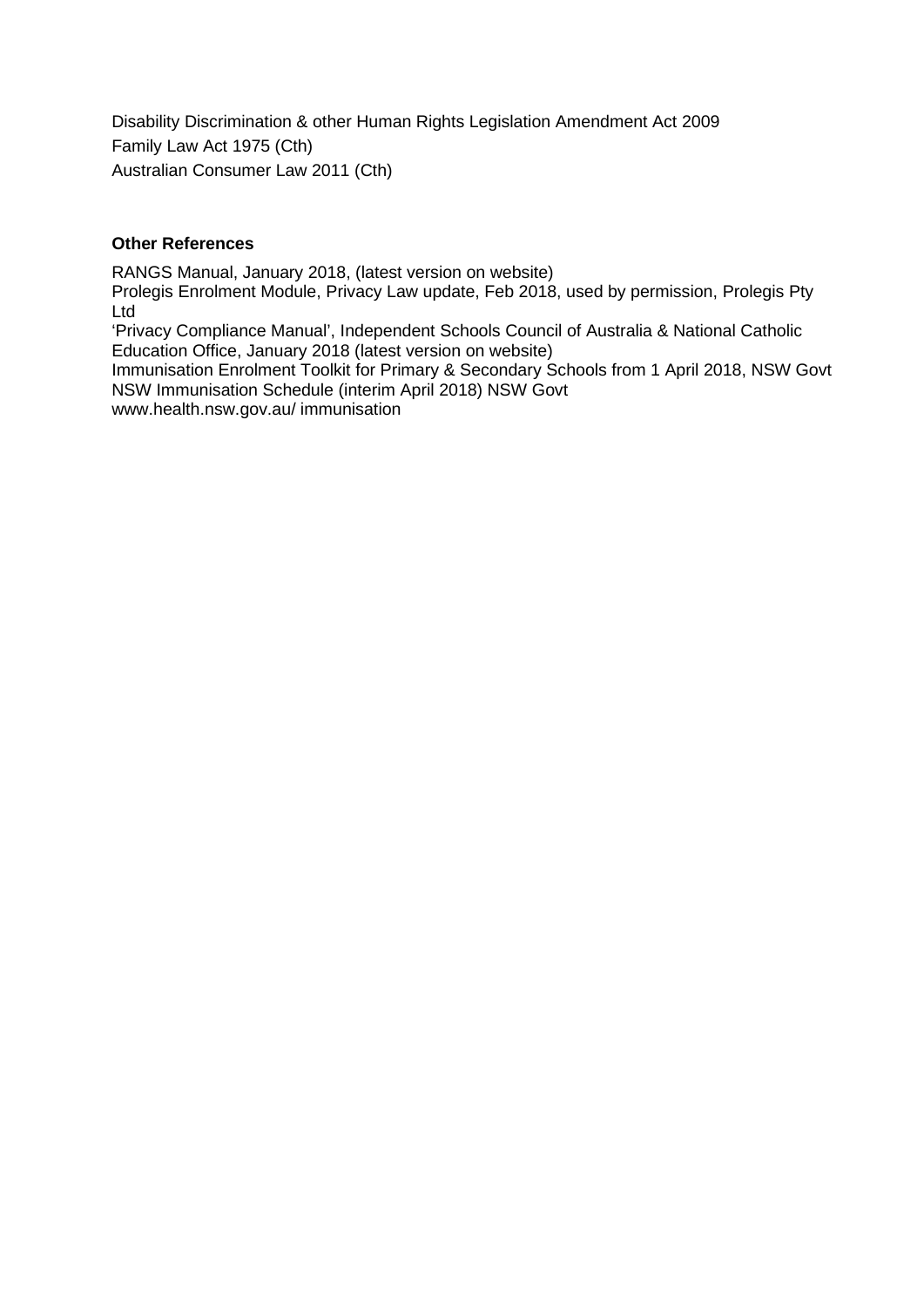#### <span id="page-4-0"></span>**1 INTRODUCTION**

References to Illawarra Christian Education below include reference to its schools Illawarra Christian School and Calderwood Christian School.

Illawarra Christian Education exists to partner with parents in the education of students from Prep to Year 12, following NESA curriculum requirements, in a Christian community where Jesus Christ and His teachings are allowed to shape our attitudes and actions.

Enrolment enquiries are invited from all families that support the aims of the School and who want an effective Christian education for their children.

Our selection criteria are established to reflect the ethos of the School. We seek to enrol those children we judge to most benefit from the academic program we offer; who demonstrate a willingness to participate in the full range of activities on offer; and whose families understand and are supportive of the Christian aims and objectives of the School.

We will assess all applications to enrol against these criteria.

This enrolment policy and its processes are designed to assist the School, and families, to determine the optimal educational experience for potential students; and to assist them achieve their goals in an environment that supports their unique development.

#### <span id="page-4-1"></span>**2 CHRISTIAN RATIONALE**

God gives the care and raising of children to parents, within the support of the community. *Start children off on the way they should go, and even when they are old they will not turn from it*. (Proverbs 22:6, NIV)

Parents' choice of Christian education for their children honours the State and Federal government education authorities for standards in education, and provides a Christian worldview that recognises the sovereignty of Christ. God's word to parents is that children should be well-trained in the commandments He gives. *Impress* (these commandments) *on your children. Talk about them when you sit at home and when you walk along the road, when you lie down and when you get up.* (Deuteronomy 6:7)

The development of Christian worldview in education is Illawarra Christian Education's mandate to partner with parents in the formation of young men and women of Christian character who will be effective leaders in their community. The decision of parents to enrol their children in the School is to assist them to fulfil their duty in raising children who will love God and love their neighbours through applying themselves to make the most of their schooling experience.

# <span id="page-4-2"></span>**3 PURPOSE OF THIS DOCUMENT**

The purpose of this document is to set out the policy and procedures of Illawarra Christian Education ("the School") in relation to enrolment of students. It includes:

- the selection criteria for enrolling new students
- the procedures to be followed to ensure procedural fairness in the assessment of enrolment applications
- administrative procedures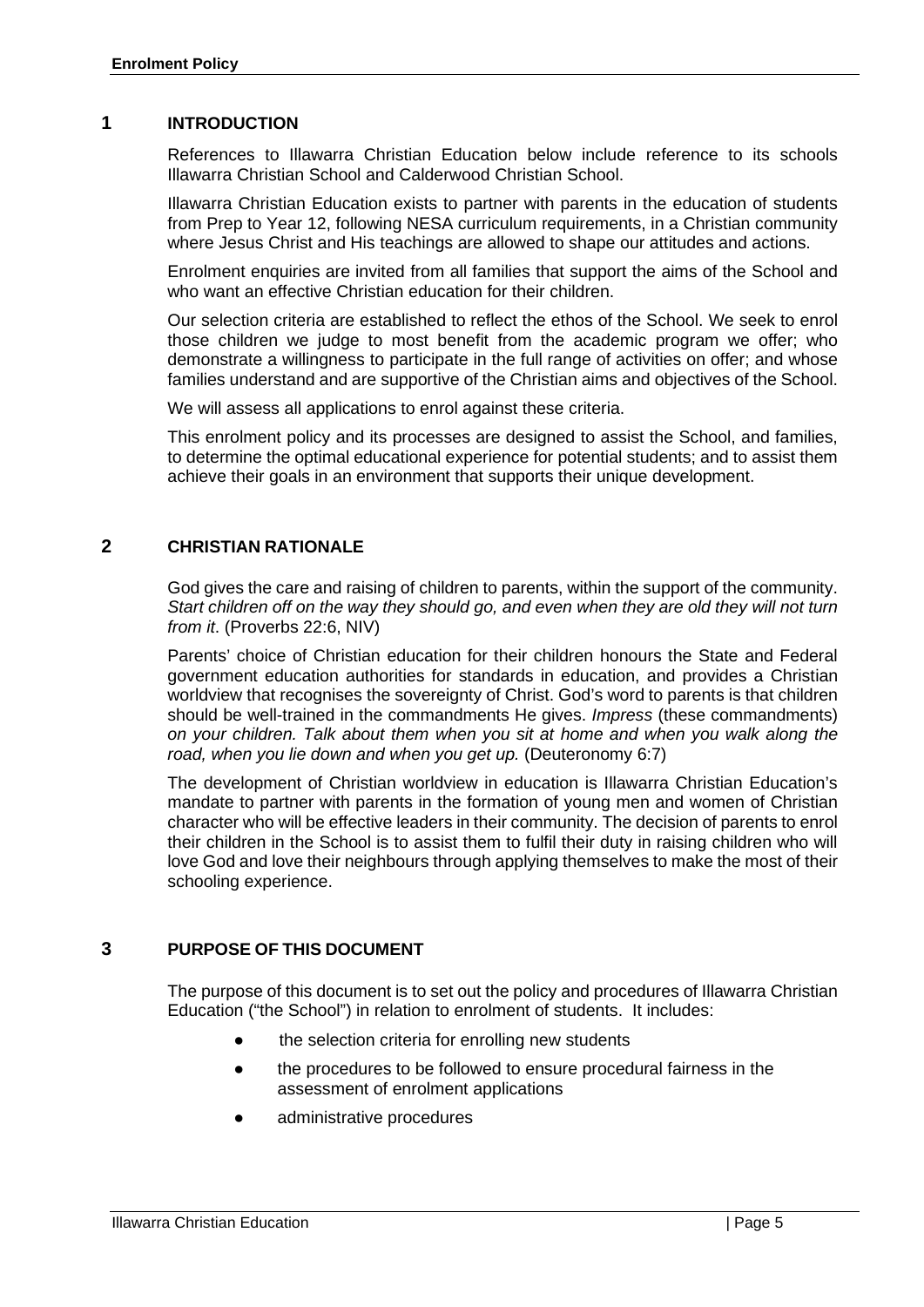# <span id="page-5-0"></span>**4 TABLE OF RESPONSIBILITIES**

| <b>Responsibilities</b>                                                                         | <b>Evidence of Compliance</b>                                                |  |
|-------------------------------------------------------------------------------------------------|------------------------------------------------------------------------------|--|
| <b>Principal/Business Manager</b>                                                               |                                                                              |  |
| Ensure compliance with procedures set out in this<br>document                                   | <b>Enrolment records</b>                                                     |  |
| Ensure all relevant people are aware of these<br>processes and policies                         | Staff meetings; emails                                                       |  |
| Report to the School Board                                                                      | Board reports                                                                |  |
| <b>Enrolment Registrar</b>                                                                      |                                                                              |  |
| Process new enrolments                                                                          | Student record in Synergetic                                                 |  |
| Receive and process enrolment enquiries and<br>applications                                     | Database                                                                     |  |
| Coordinate enrolment interviews                                                                 | Calendar                                                                     |  |
| Maintain enrolment documentation                                                                | Hard copy files; database                                                    |  |
| Advise administration and teaching staff in<br>preparation for new enrolments to the School     | Email                                                                        |  |
| <b>Maintain Register of Enrolment</b>                                                           | Database                                                                     |  |
| <b>Interview Panel / School Principal</b>                                                       |                                                                              |  |
| Assess enrolment applications:                                                                  |                                                                              |  |
| - with regard to the criteria and priorities outlined in<br>this policy and procedures document |                                                                              |  |
| - equitably, to assist parents to make the best<br>decision for their child's schooling         |                                                                              |  |
| - make a decision about each application                                                        | Interview records                                                            |  |
| <b>Administrative Staff</b>                                                                     |                                                                              |  |
| Update rolls, class lists, year lists, house lists                                              | Database; records                                                            |  |
| <b>Coordinators/ Teaching Staff</b>                                                             |                                                                              |  |
| Preparations for the incoming student                                                           | Database                                                                     |  |
| <b>Parents and Students</b>                                                                     |                                                                              |  |
| Comply with the Terms of Enrolment                                                              | Signed letter of offer which references all<br>relevant agreements and forms |  |
| Provide to the school all information required                                                  | School records                                                               |  |
| Inform of any changes to information                                                            | Record of notice; updated files                                              |  |
| Maintain fee payments                                                                           | <b>Fee Statements</b>                                                        |  |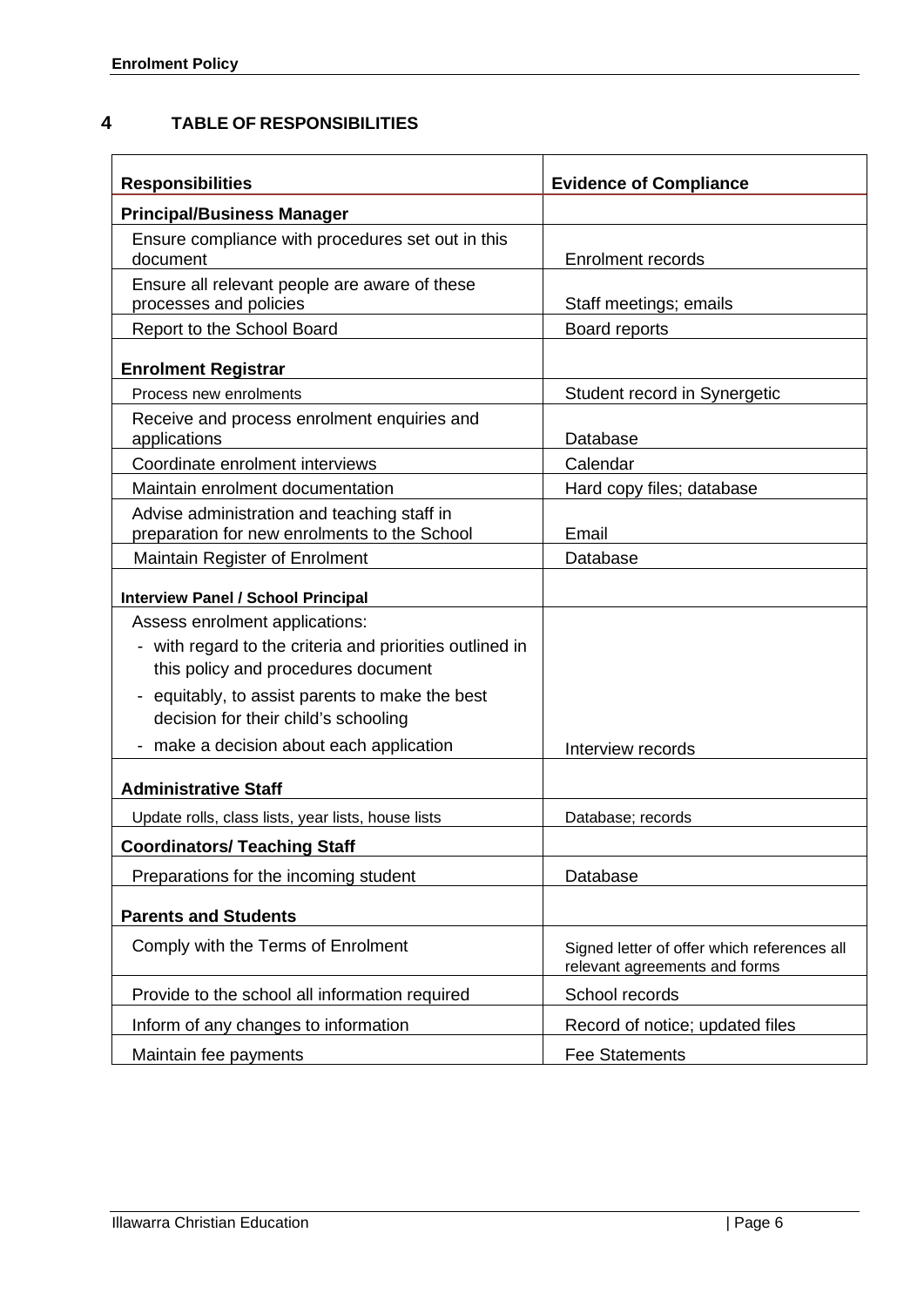#### <span id="page-6-0"></span>**5 DEFINITIONS**

- 'The School' Illawarra Christian School and Calderwood Christian School, also referred to as 'Illawarra Christian Education'
- 'The Board' the governing board of Illawarra Christian School and Calderwood Christian School, comprising its Chairperson, Executive and members
- 'Parent/s' includes guardians and carers with primary responsibility for the child
- 'Disability' includes physical, intellectual, psychiatric, sensory, neurological, and learning disabilities, as well as physical disfigurements, and the presence of diseasecausing organisms in the body. The definition includes past, present and future disabilities as well as imputed disabilities and covers behaviour that is a symptom or manifestation of the disability.
- 'Discrimination' can be 'direct': any less favourable treatment of a person on the grounds of their disability; or 'indirect': when there is no overt discrimination, but the same treatment has a more deleterious effect on disabled people because of their disability.

#### <span id="page-6-1"></span>**6 POLICY**

- (a) The school shall enrol children with regard for school-readiness, availability of places and, if places are limited, preferential priorities according to the school's Christian ethos.
- (b) The school shall not enrol children into Prep unless an Immunisation History Statement indicates that they are fully immunised.
- (c) An application to enrol does not guarantee a place at the school.
- (d) Upon acceptance of an offer of a place at the school, the school enters into a contract with parents to provide education to their children.
- (e) Review of an enrolment contract may be made if changed circumstances warrant a revision.
- (f) The school will maintain a Register of Enrolments.
- (g) The school collects information required by legislation, regulations and for the purpose of providing education to students.
- (h) The information collected, used and disclosed by the school is subject to the Privacy Act, and will be managed by the school in accordance with the Australian Privacy Principles.
- (i) The school's Annual Report contains the text of the Enrolment policy; and details of changes made during the reporting year.
- (j) The school reserves the right to alter its Enrolment Policy.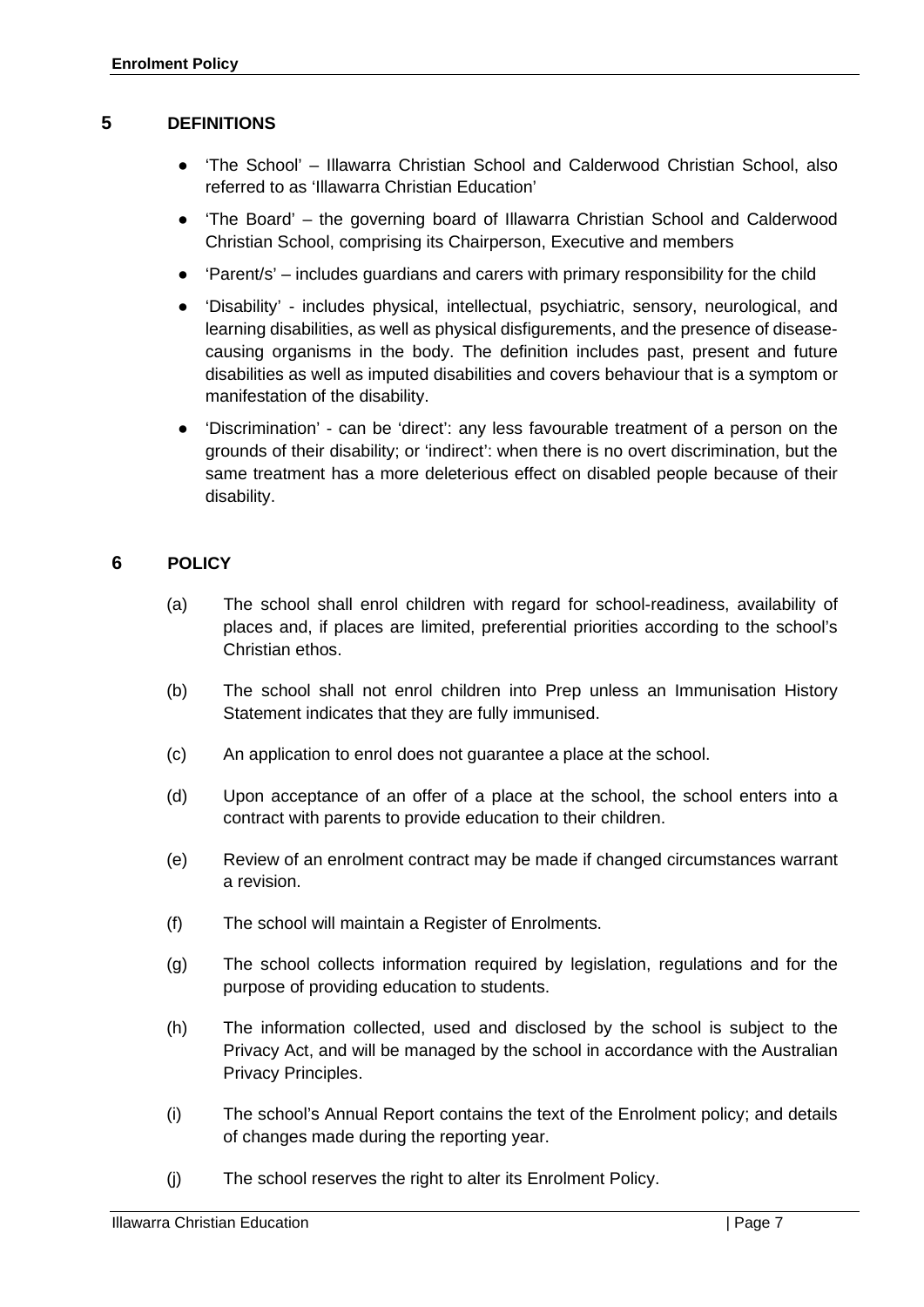#### <span id="page-7-0"></span>**7 SUMMARY OF ENROLMENT PROCESS**

- (a) Engage with prospective families information; tour of school
- (b) Application process receipt of application form, with all relevant information provided, plus application fee; interview and, if necessary, assessment of student booked
- (c) Enrolment interview with Interview Panel/School Principal; Decision family given time to consider; principal decision notified to family
- (d) Completion of enrolment enrolment agreement
- (e) Administration of new enrolment preparation for new student
- (f) Adjustment of enrolment agreement, as required, in response to change of circumstances

# <span id="page-7-1"></span>**8 ENROLMENT AT ILLAWARRA CHRISTIAN EDUCATION**

#### **(Illawarra Christian School & Calderwood Christian School)**

The enrolment process is a contractual negotiation and is deemed to commence at the stage of any inquiry, formal or informal.

#### **8.1 Enrolment Enquiries**

<span id="page-7-2"></span>All enrolment enquiries are to be directed to the School Registrar.

#### <span id="page-7-3"></span>**8.2 Enrolment Criteria**

Enrolment decisions are guided by the following criteria:

- (a) The student's age at the date of proposed commencement:
	- (i) Into Prep Prep children shall have turned 3 years of age by the 30 April.
	- (ii) Students enrolling in Kindergarten must turn 5 by 30th April of the year they start school. Students enrolling in Year 1 must turn 6 by 30th April. The Principal shall have discretion to admit younger students if warranted by their circumstances or ability.
	- (iii) Into other years there is no minimum age requirement for other years.

The Principal, or their delegate, may make enquiries from the child's previous school.

(b) School readiness, relevant to the age of the student, including: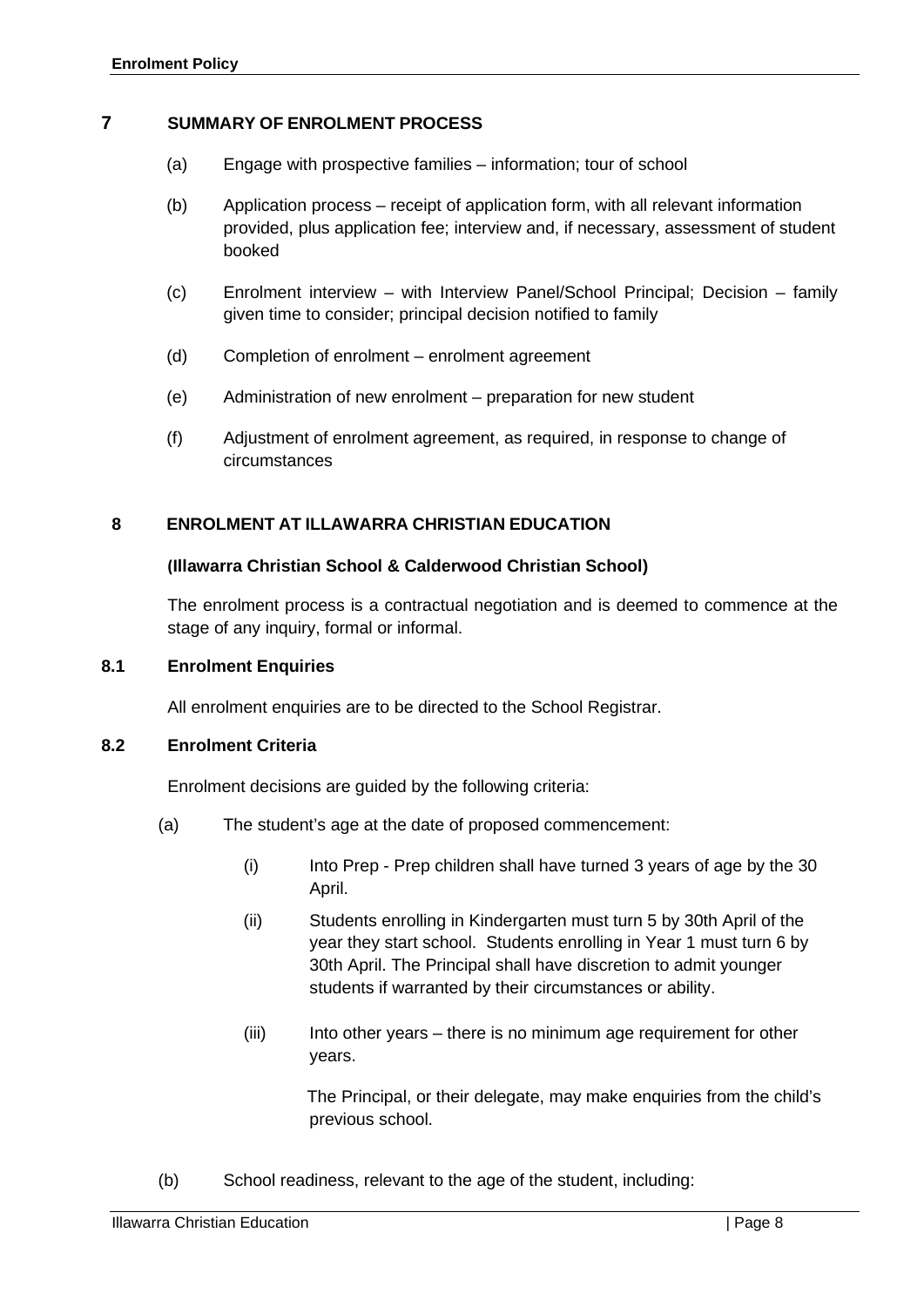- Social maturity
- Ability and attitude to learning
- Emotional stability
- Coordination skills (particularly children into Kindergarten)

# (c) Other factors

- Class size/s affecting all students seeking enrolment
- The current make-up of the class
- The ability of the School to provide optimal learning environment for the child's educational, social, physical and emotional needs
- Parents' commitment to the aims of the School
- (d) Enrolment priorities

When an application for enrolment is received and receipted, it is added to the appropriate waiting list according to a priority category as listed below:

The priority categories, in order, are:

- 1. Children of members/associate members of the Association
- 2. Children whose parents are professing Christians, and whose application is accompanied by a reference from the minister of their church
- 3. Siblings of children already enrolled
- 4. Children of school alumni
- 5. All other children.
- Where an applicant could reasonably fall into a number of those categories, they shall be categorised according to the highest priority they satisfy.
- Where two or more applicants have equal priority, the applicant who satisfies the highest number of categories shall take precedence.

eg. An applicant satisfying both categories 2 and 3 would take precedence over an applicant satisfying categories 2 and 4.

All other things being equal, the earliest date of application for enrolment will take precedence.

(e) Minimum Christian Percentage

The Board will seek to ensure that the majority of enrolments in each year group come from Christian families. These are families who satisfy the requirements for membership or entry into Priorities 1 or 2 on the waiting list. Use the following as guidelines: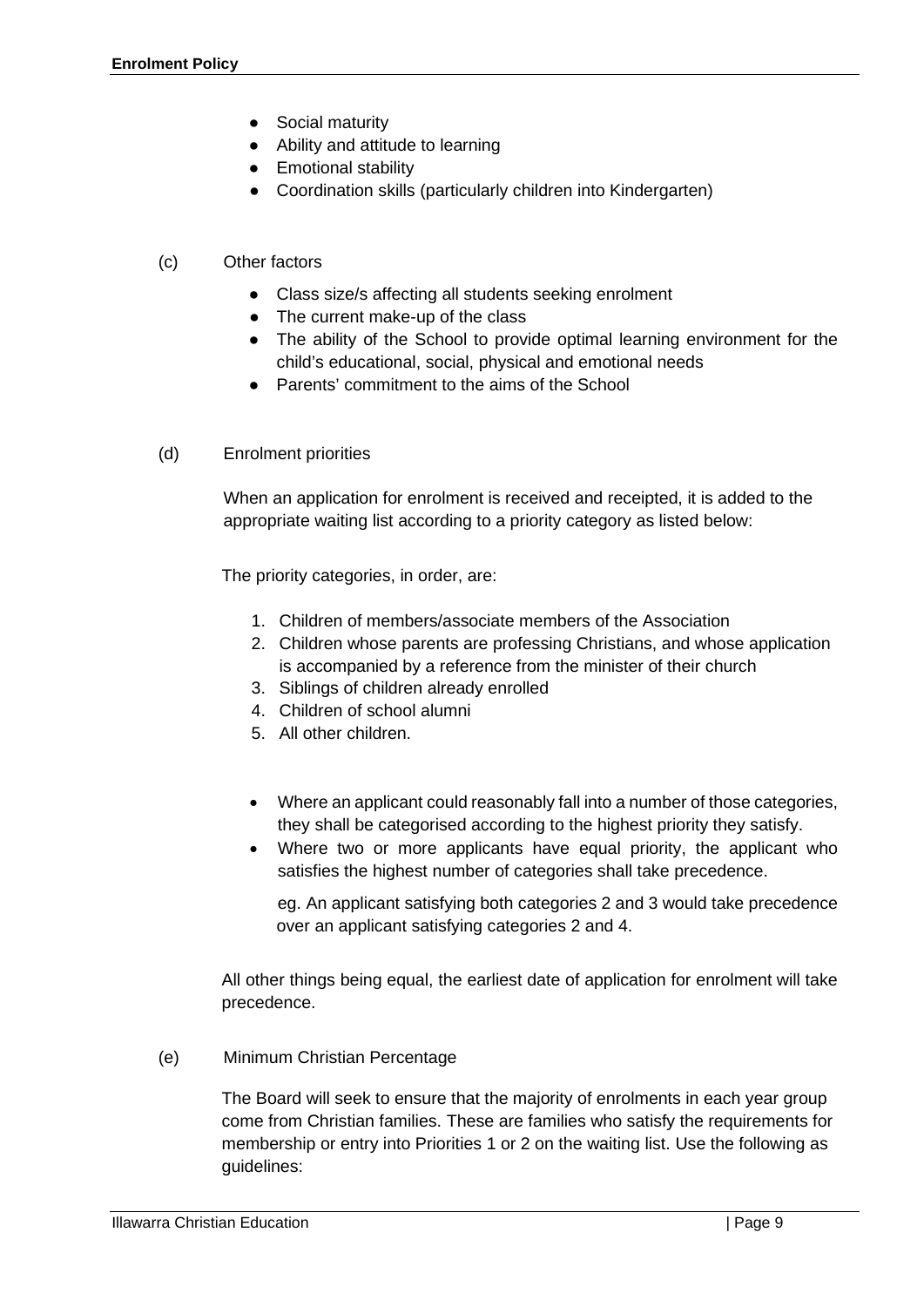- Each year group from Prep to Year 12 should aim to have a minimum of 75% of students from Christian families (category 1 or 2)
- High School students coming from non-Christian families but who make a credible confession of their own Christian commitment are to be included in category 2. They must attend church regularly, which can include attendance at a church youth group. Their application must include a reference from their church testifying to their Christian commitment. The reference must be signed by a recognised Minister of the church. Such students will be interviewed at the parent interview.

In special circumstances the Board may approve a temporary reduction in the minimum Christian percentage for a year group. It is expected that the year group would return to the normal minimum Christian percentage by filling subsequent vacancies from Christian families. This may be necessary to avoid breaking up families and therefore the board may choose to accept a non-Christian sibling enrolment. This would not increase the number of non-Christian families within our community.

The number of positions in a year group available to students from other families who do not meet the Christian criteria is calculated on the maximum year group size, rounded down to the nearest whole number.

The following table shows the number of positions available in a class to students from non-Christian families, according to class size.

| <b>Example year size</b> | <b>Positions available to</b><br>students from other families |
|--------------------------|---------------------------------------------------------------|
| 24                       | 6                                                             |
| 30                       | 7                                                             |
| 32                       | 8                                                             |
| 38                       | 9                                                             |
| 48                       | 12                                                            |
| 52                       | 13                                                            |
| 56                       | 14                                                            |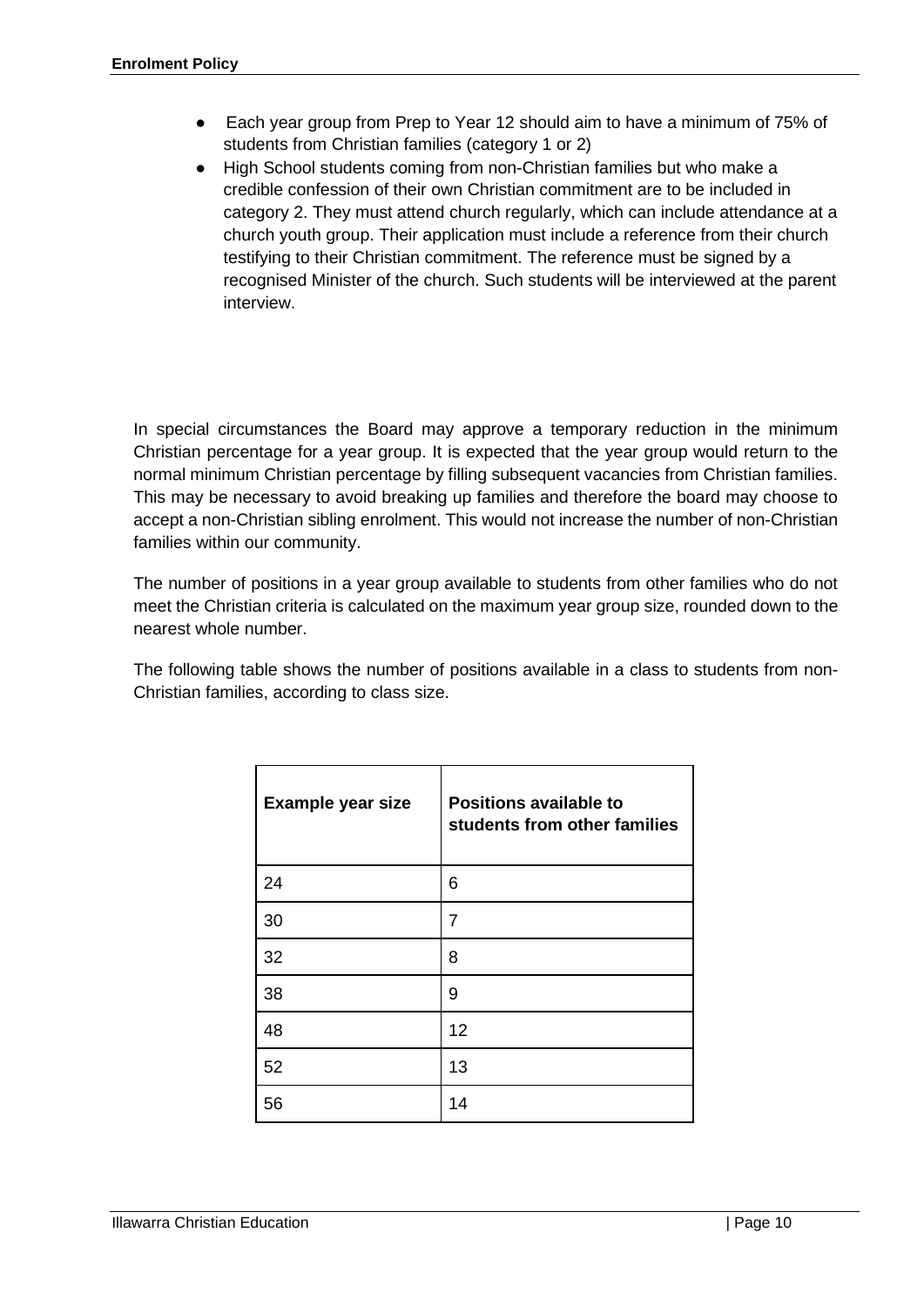#### <span id="page-10-0"></span>**8.3 Conditions of Enrolment**

- (a) Immunisation
	- (i) Children shall not be enrolled into Prep unless an Immunisation History Statement indicates that they are fully immunised, or on an approved catch-up schedule.
	- (ii) Students enrolling in Primary or Secondary school are asked to provide:
		- an Australian Immunisation Register (AIR) Immunisation History Statement – fully immunised child, according to the current NSW Immunisation Schedule;
		- OR
- AIR Immunisation History Form for a child on an approved catch-up schedule.
- (iii) A student may be enrolled in Primary or Secondary school if an immunisation certificate is not provided, or if they are not fully immunised; however, they may be excluded from school in the event of an outbreak of a vaccine-preventable disease; or if they come into contact with a person with a vaccine-preventable disease, even if there is no outbreak at school. (Public Health Act)
- (iv) The school shall notify the public health unit if an enrolled child has a vaccine-preventable disease; or if it is reasonably believed that an unimmunised enrolled child has come into contact with someone who has a vaccine-preventable disease.
- (v) Parents are encouraged to complete their child's immunisation schedule.
- (vi) Where immunisation has occurred overseas, parents should take their records to their GP who will report to the Australian Immunisation Register (AIR).
- (vii) The school shall maintain a Register of Immunisation for all students enrolled into Prep; and a Register of Immunisation for Primary and Secondary students.
- (b) The enrolment application form requires parents to agree to the following conditions of the school:
	- Accept rules governing the school and the authority of the Board and Principal
	- Their child will share fully in the life and programs of the School, including sporting events, devotions, biblical studies, assemblies, camps and excursions, which are all activities integral to the curriculum of the school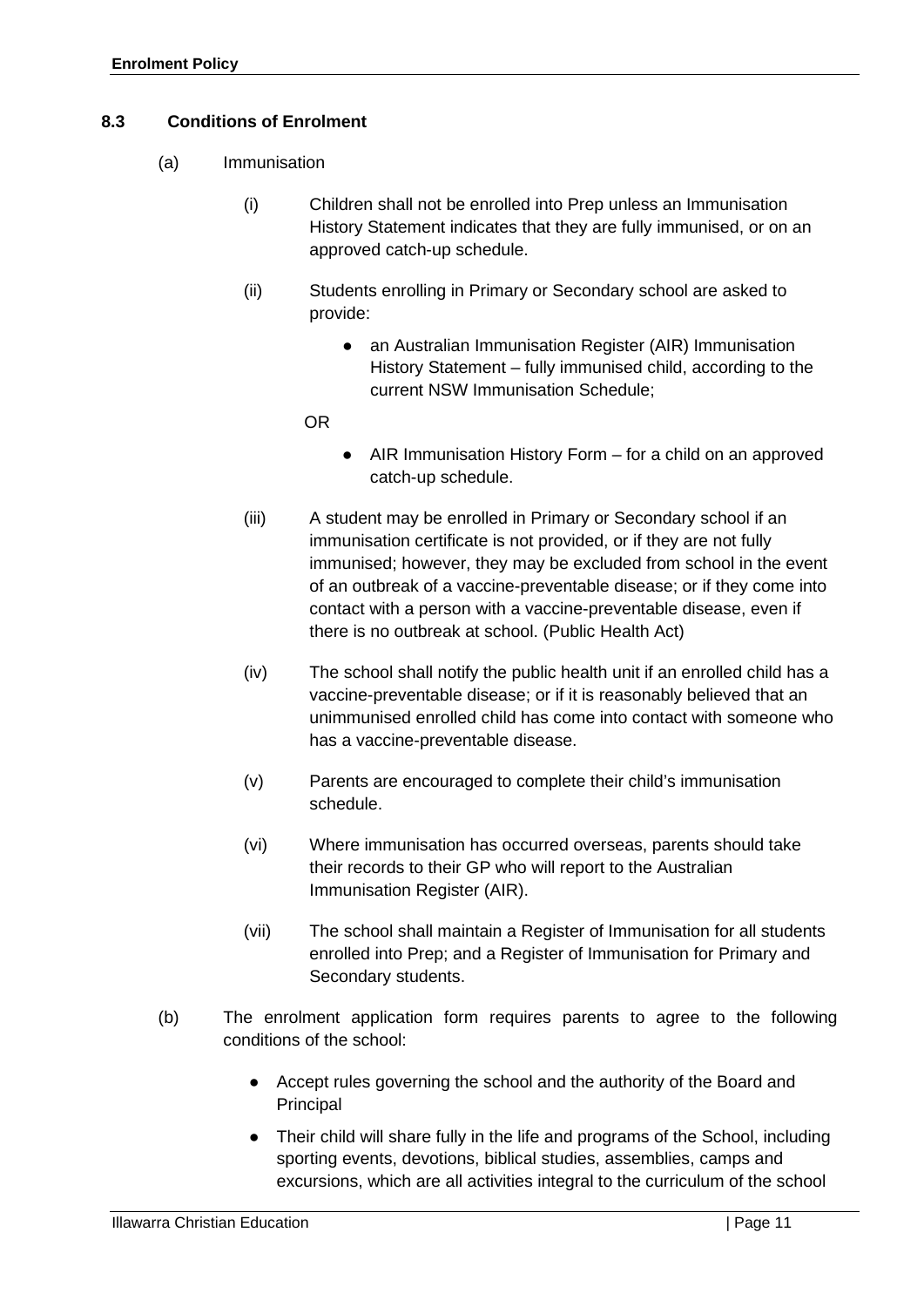- They will provide the child with all additional equipment which may be required from time to time to enable the child to benefit from the education offered
- They will provide the correct school uniform, as described in the School Uniform Code, and ensure the child wears it
- They will uphold in every way possible the School's authority to administer discipline in accordance with the Discipline Policy
- They will respect the right of the Principal and Board to suspend or expel any student who does not comply with the stated policies of the school; or who threatens the welfare, reputation and respect of other pupils, other people, or the school in general
- Executive teachers have the right to search a student's belongings if deemed necessary
- All fees will be paid in accordance with the School's Fees Policy, Financial Agreement and any other agreement made with the Business Manager
- Non-payment of fees may result in a student's enrolment being suspended; the school may pursue collection of outstanding fees
- One term's notice shall be given of withdrawal of a student; or the school may charge fees in lieu of notice
- Permission granted or declined for publishing student photos/work
- Understanding that the school will disclose their personal information to State and federal government departments, as required by law

#### <span id="page-11-0"></span>**8.4 Enrolment Contract**

In agreeing to enrol their child at the School, parents enter into a contract with the School to comply with the School's terms of enrolment, as outlined in the school policies.

These include:

- the provision of all necessary information required by the school for student wellbeing and education, and as required by legislation
- agreement with the school's Conditions of Enrolment (above)
- payment of fees according to the Financial Agreement
- and agreement with other requirements of the school

Parents are required to provide information regarding:

- Any special needs of their child
- Any Parenting or Restraint Order that applies to the prospective student/s and parent/s
- Full disclosure of details of any incidents or disciplinary action taken at the student's previous school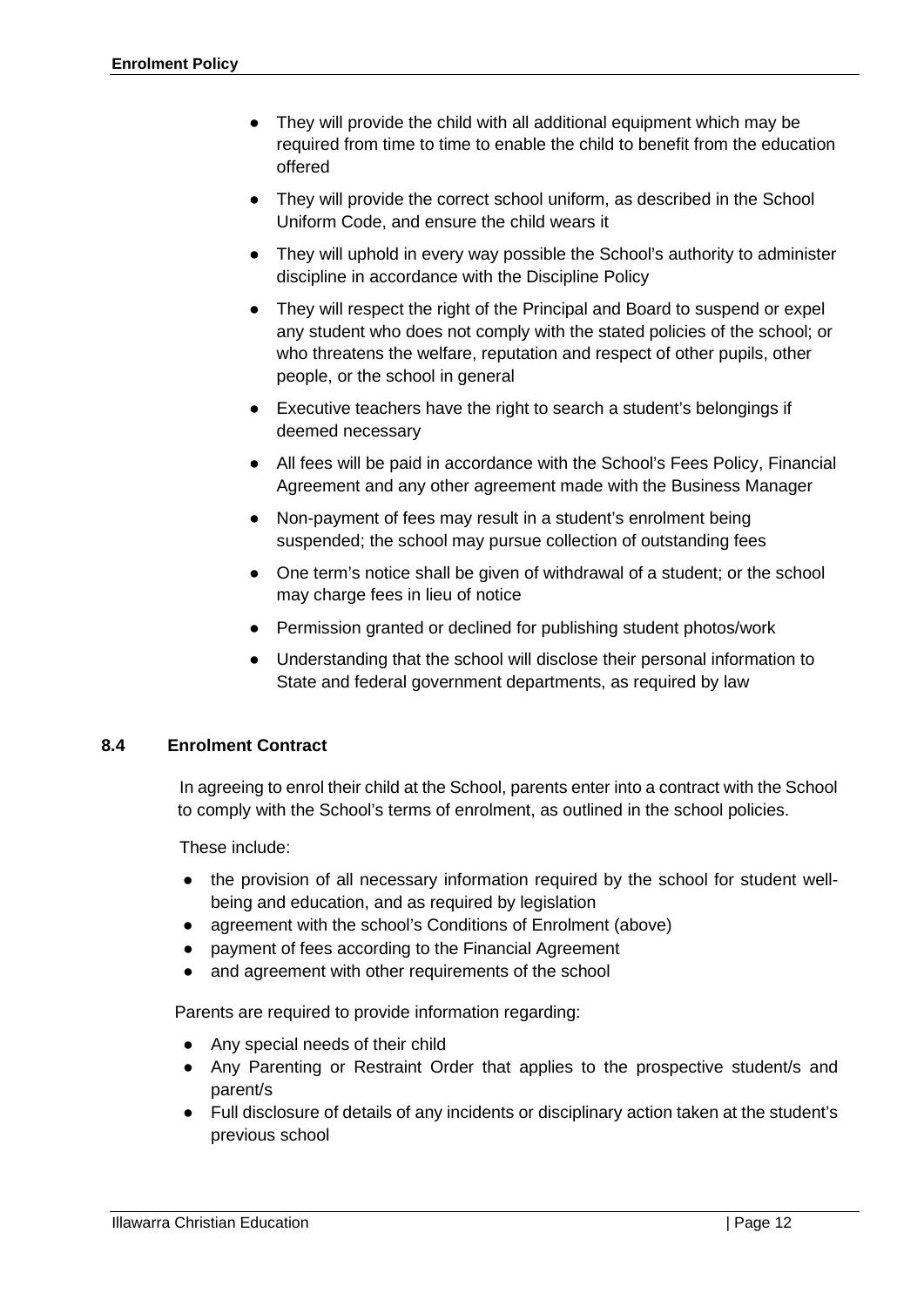In the event of information relevant to the enrolment process being withheld, the School reserves the right to refuse or terminate the enrolment process on those grounds.

The Enrolment Contract comprises the Letter of Offer of a place at the school, and the Financial Agreement, signed by both parties.

#### <span id="page-12-0"></span>**8.5 Special Considerations**

#### (a) **Adjustment to Enrolment Agreement**

Where a child has particular needs, or family circumstances indicate the necessity, the school will consult with parent/s, and other specialists if required, to determine a plan to facilitate the enrolment and education of a child at either Illawarra Christian School or Calderwood Christian School.

The agreed provisions will form part of the Enrolment Agreement between the school and the parents.

Examples are: flexible enrolment as part of a Return to School Plan for a student with health needs; partial enrolment of a student into a VET course only.

#### (b) **Assessment for Additional Support**

Learning assessment may be offered prior to enrolment where information provided by parents suggests that additional support may assist a student in their studies.

An appointment will be made for a suitable time for a Learning Support Coordinator to meet with the child.

Age-appropriate information will be collected to determine the scope and extent of educational support required.

#### <span id="page-12-1"></span>**8.6 Requirements for Continuing Enrolment**

Continued enrolment depends on the conditions of the enrolment agreement being met. (See also: Attendance Policy)

In summary, these are:

- Student compliance with School Rules and Student Code of Conduct, or successful behaviour modification as set out in Discipline Policy
- Timely payment of fees, or new Financial Agreement arranged with the Business Manager
- Continuing agreement with school ethos and policies, and commitment to the aims of the school.

#### <span id="page-12-2"></span>**8.7 Probationary Enrolment**

The School reserves the right to offer probationary enrolment if circumstances seem to warrant this concession.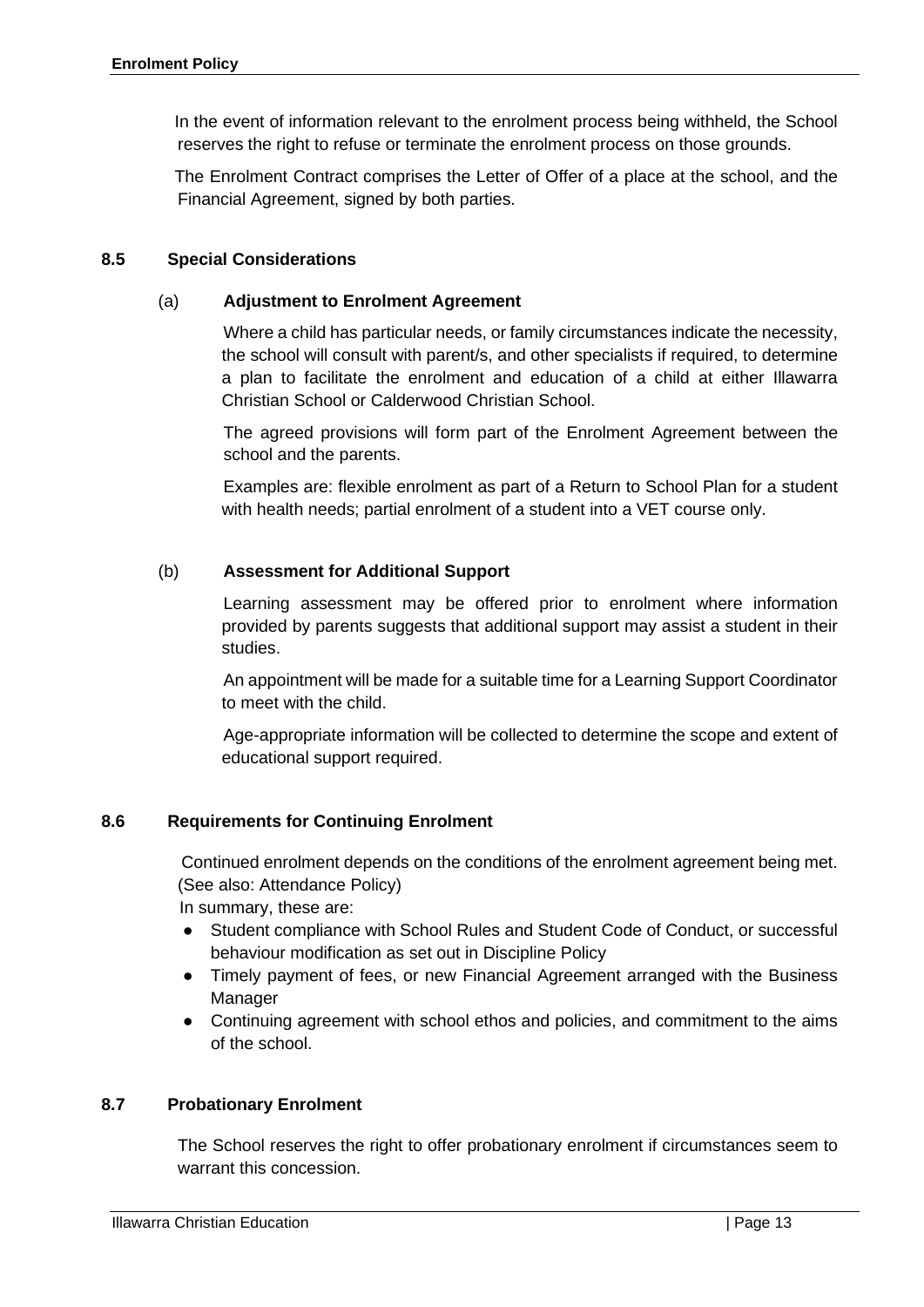The probationary enrolment shall be for the period of one term, with review; and will be assessed by the Deputy Principal/Heads of School, in consultation with relevant staff. (See Discipline Policy)

#### <span id="page-13-0"></span>**8.8 Register of Enrolment**

- (a) The school shall maintain a Register of Enrolment, according to NESA requirements (RANGS Manual refs: 3.6.2, 3.8); and including:
	- Student name, age, address
	- Parent names/ contact details
	- Date of enrolment/ leaving/ destination of student
	- Previous school/ pre-enrolment of children over 6 years of age
	- Place of birth/ language spoken at home
- (b) The Register of Enrolment is maintained on the school's LMS and SDS.

#### <span id="page-13-1"></span>**8.9 Reporting**

- (a) The school Business Manager and Principal report to the Board re: student enrolments and departures.
- (b) The school's Annual Report shall include the full text of its Enrolment Policy, plus all prerequisites for continuing enrolment; as well as any changes made to the Enrolment Policy within the reporting year. (RANGS Manual ref: 3.10.1)

#### <span id="page-13-2"></span>**8.10 Records**

- (a) The Register of Enrolment is retained at least 5 years before archiving. (RANGS Manual ref: 3.8)
- (b) Information entered into the school's database is maintained indefinitely.
- (c) Hard copy files are securely archived, with access limited to authorised personnel.
- (d) Immunisation certificates shall be retained for 7 years after the child has left the school.

#### **9 OTHER DOCUMENT AND FORMS ASSOCIATED WITH ENROLMENTS**

| <b>Student Medical Form</b>                  | Term Dates                                    |
|----------------------------------------------|-----------------------------------------------|
| <b>Student Code of Conduct</b>               | Uniform Code                                  |
| <b>School Rules</b>                          | Application for Exemption from Enrolment form |
| Terms of Enrolment (Acceptance of offer)     | <b>Student Destination Unknown Form</b>       |
| Financial Agreement & Direct Debit Authority | Register of Immunisation                      |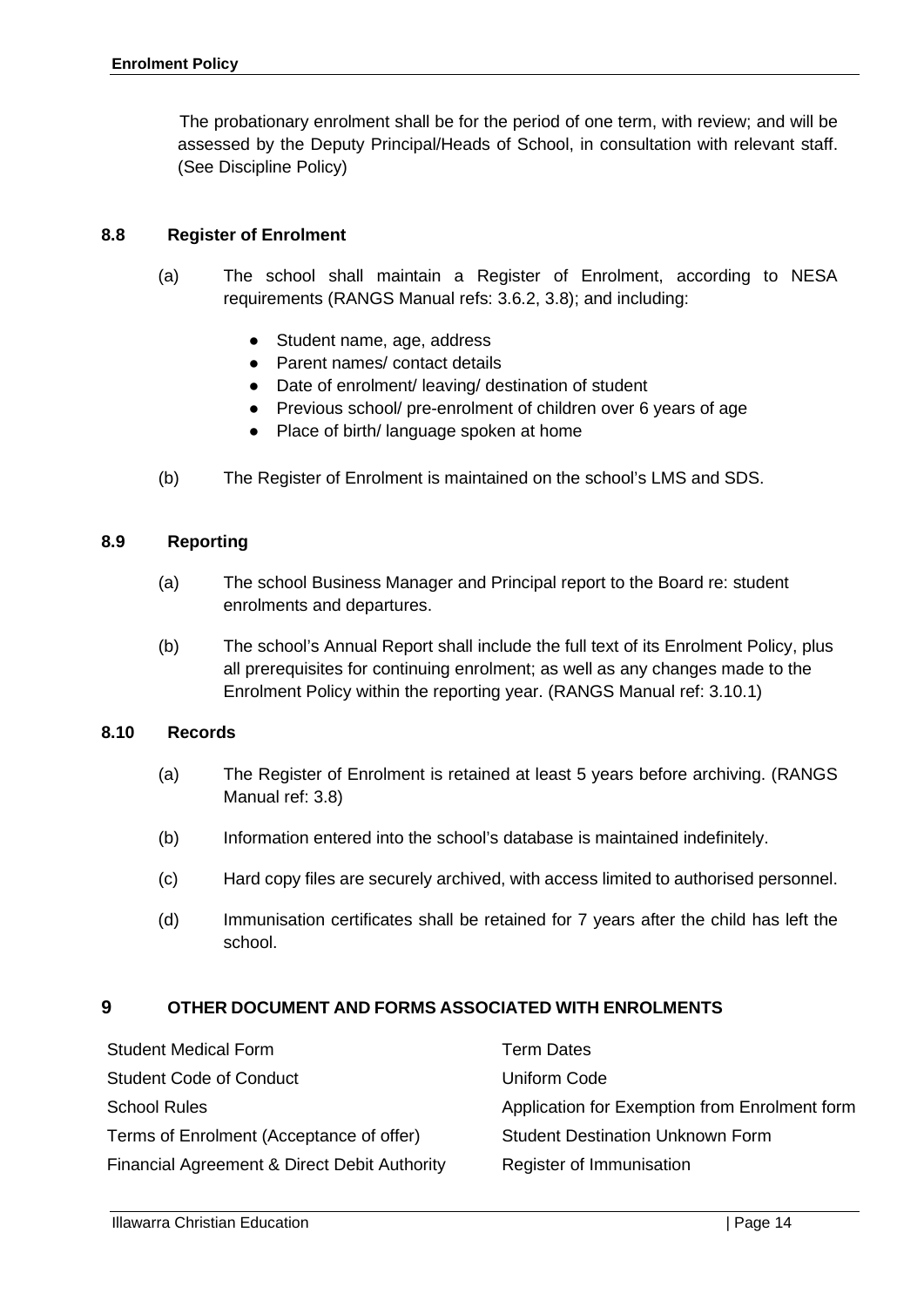# **Enrolment Pack/Enrolment information**

All relevant enrolment information is provided online or supplied at the time of the enrolment enquiry.

# **Checklist of Evidence of Compliance**

| Policy                                | Evidence                                                                                                                                                                                                                                                                                                                                                                                                                   | <b>School Doc</b>      | <b>File Location</b> | Reference                                                       | Check |
|---------------------------------------|----------------------------------------------------------------------------------------------------------------------------------------------------------------------------------------------------------------------------------------------------------------------------------------------------------------------------------------------------------------------------------------------------------------------------|------------------------|----------------------|-----------------------------------------------------------------|-------|
| Ref                                   |                                                                                                                                                                                                                                                                                                                                                                                                                            |                        |                      |                                                                 |       |
| 6.f<br>8.8<br>8.10a                   | Register of Enrolment<br>- Student name, age, address<br>- Parent names/ contact details<br>- Date of enrolment/ leaving/<br>destination of student<br>- Previous school/ pre-enrolment of<br>children over 6 years of age<br>- Place of birth/ language spoken at<br>home<br>- Destination unknown of student<br>under 17 years of age                                                                                    |                        |                      | RANGS 3.6.2;<br>3.8                                             |       |
| 6.c<br>7.c<br>8.3 <sub>b</sub><br>9.2 | <b>Enrolment Application:</b><br>- Student name, age, address<br>- Parent names/ contact details<br>- Date of enrolment/ leaving/<br>destination of student<br>- Previous school/ pre-enrolment of<br>children over 6 years of age<br>- Place of birth/ language spoken at<br>home<br>- terms & conditions<br>- fee arrangement<br>- parenting arrangements/ Court<br>Orders<br>- behaviour issues from previous<br>school |                        |                      |                                                                 |       |
| 6.b<br>8.2.a.i<br>8.3.a               | Immunisation history                                                                                                                                                                                                                                                                                                                                                                                                       |                        |                      | <b>NSW Public</b><br>Health/<br>immunisation                    |       |
| above                                 | Register of Immunisation                                                                                                                                                                                                                                                                                                                                                                                                   |                        |                      |                                                                 |       |
| 7.d; 8.5.b<br>9.3.5<br>7.h; 8.5.a     | Additional needs of child<br>- adjustment to Enrolment<br>Agreement<br>- Learning Support                                                                                                                                                                                                                                                                                                                                  |                        |                      | <b>Welfare Policy</b><br>T&L: Learning<br><b>Support Policy</b> |       |
| 7.d<br>9.3                            | Interview                                                                                                                                                                                                                                                                                                                                                                                                                  | Procedural<br>fairness |                      |                                                                 |       |
| 8.4;<br>9.4.5;<br>9.5                 | Letter of Offer/ Decline                                                                                                                                                                                                                                                                                                                                                                                                   |                        |                      |                                                                 |       |
| 9.6                                   | Signed Letter of Offer                                                                                                                                                                                                                                                                                                                                                                                                     |                        |                      |                                                                 |       |
| 9.8.a                                 | Student Records file                                                                                                                                                                                                                                                                                                                                                                                                       |                        |                      |                                                                 |       |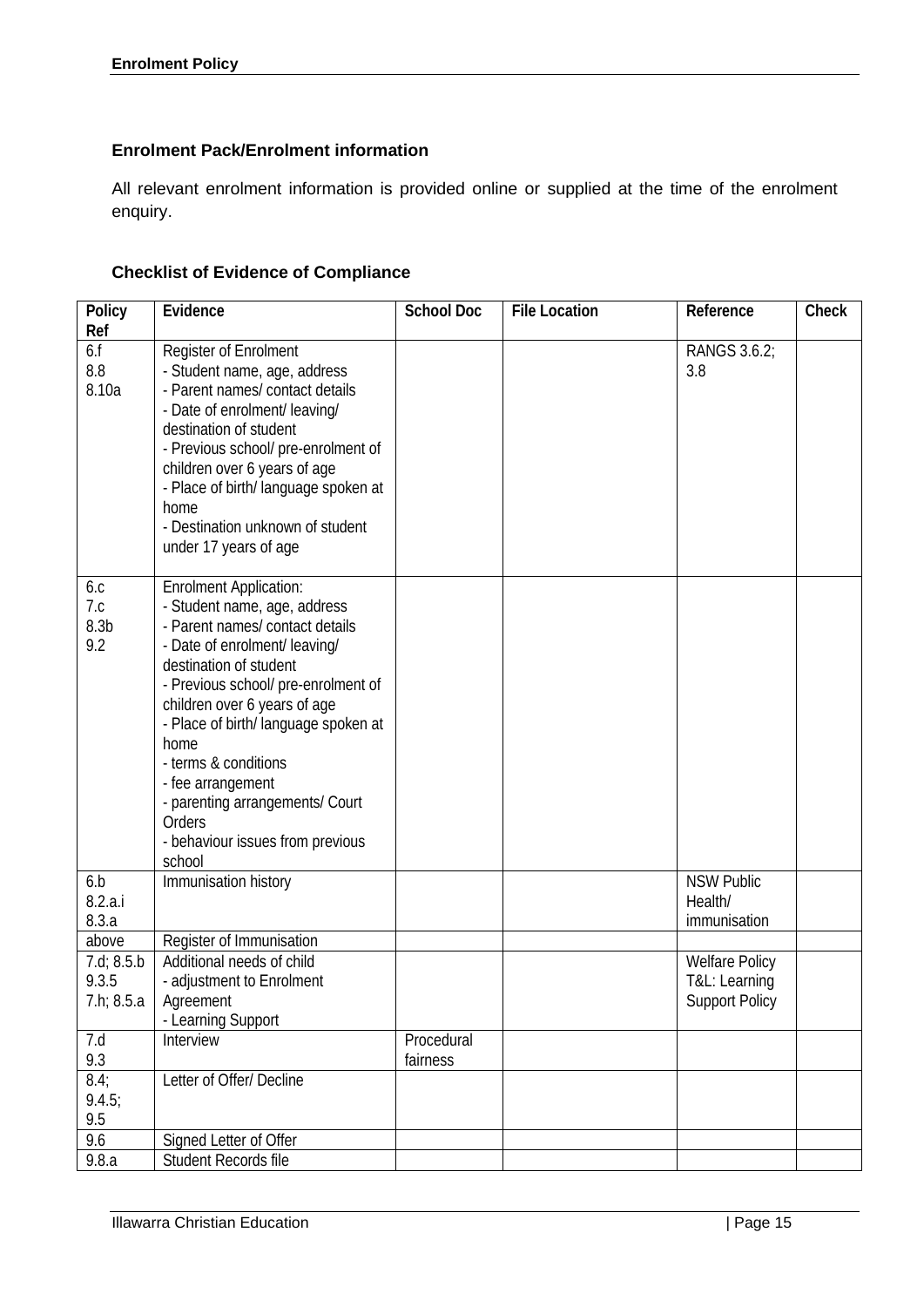| 9.5 | Medical Plan (IP) |  | WHS:<br>Significant<br>Medical Needs<br>Policy |  |
|-----|-------------------|--|------------------------------------------------|--|
|     | Appeals           |  |                                                |  |
| 7.e | <b>Decisions</b>  |  |                                                |  |
|     | Complaints        |  |                                                |  |

#### **10 APPENDIX A**

#### **LEGAL OBLIGATIONS AFFECTING ENROLMENT POLICY**

(A) **Commonwealth 'Disability Discrimination Act 1992', and 'Disability Discrimination and other Human Rights Legislation Amendment Act, 2009'** – defines 'unlawful discrimination' as discriminatory action taken for a 'prohibited reason' in a relevant area of activity. This includes education, and 'educational authorities', defined as bodies or persons administering 'educational institutions'.

#### **Disability Discrimination Amendment Act 2005**

'Disability Standards for Education 2005' www.deewr.gov.au

A disabled child has the right to seek admission and enrol on the same basis as prospective students without disability including the right to reasonable adjustments.

The School has requirements to:

- Take reasonable steps to ensure that the enrolment process is accessible.
- Consider students with disability in the same way as students without disability when deciding to offer a place.
- Consult thoroughly with the parents/guardians and prospective student about the effect of the disability on their ability to seek enrolment; and any reasonable adjustments necessary
- Accurately assess and realistically cost alterations which may be needed to accept the enrolment
- Obtain independent expert assessment
- Don't assume the exemption provision will apply to your School ('unjustifiable hardship')
- **Eliminate harassment and victimisation**

(Disability Standards for Education 2005 Guidance Notes')

#### **About the Disability Standards for Education 2005**

The Standards provide clarity and guidance about the rights of students under the DDA. They specify how education and training services are to be made accessible to students with disabilities at all stages of the education and training process.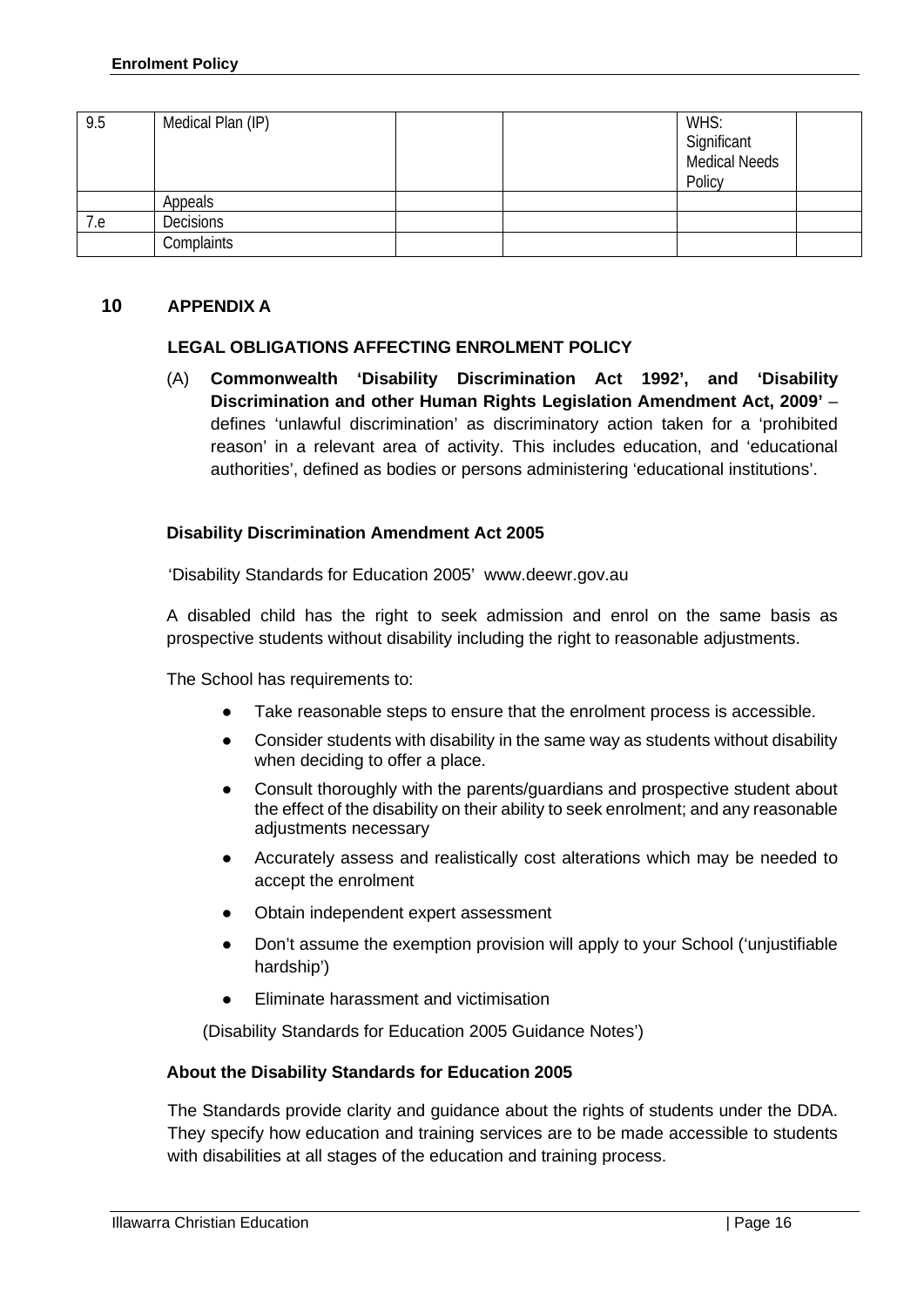Standards Part 4 - enrolment in an educational institution and participation in the courses or programs, and use of services and facilities, provided by an educational institution

Standards Parts 5 & 6 - participation in educational courses or programs that are designed to develop their skills, knowledge and understanding, including relevant supplementary programs

Standards Part 7 - accessing student support services provided by educational authorities and institutions, including access to specialised services needed for them to participate in the educational activities for which they are enrolled

The following terms are important:

- On the same basis a student with disabilities must have opportunities and choices, which are comparable with those offered to students without disabilities. This applies to: enrolment; participation in courses or programs; and use of facilities and services.
- Consultation with student and parent/ guardian about effect of disability in relation to courses and teaching, and any reasonable adjustments necessary to help the student access and participate in education and training.
- Reasonable adjustment education providers have an obligation to make reasonable adjustments to accommodate the needs of a student with disability; and to consider the interests of all parties affected, including the student with disabilities, the education provider, staff and other students.
- Unjustified hardship the Standards do not require changes to be made if this would impose unjustifiable hardship on the education provider. All relevant circumstances are to be taken into account when assessing unjustifiable hardship including: benefit or detriment to any persons concerned; disability of the person; financial circumstances of the education provider.

However, the exception of unjustifiable hardship does not apply to harassment or victimisation.

#### **IMPORTANT:**

The first inquiry (formal or informal) made by a parent/ guardian is deemed to be the commencement of the enrolment process.

#### (B) **Commonwealth 'Family Law Act 1975' and any amendments**

'Parental responsibility' (Family Law Amendment Act 1995) means that both parents are responsible for care, welfare and development of their children

Unless there is a Court Order to the contrary, both parents are responsible for deciding how they want their child educated, for keeping informed on their child's educational progress, and for consulting with the School their child attends.

Therefore, provided there are no Court Orders to the contrary, the School must:

● Seek to contract with both parents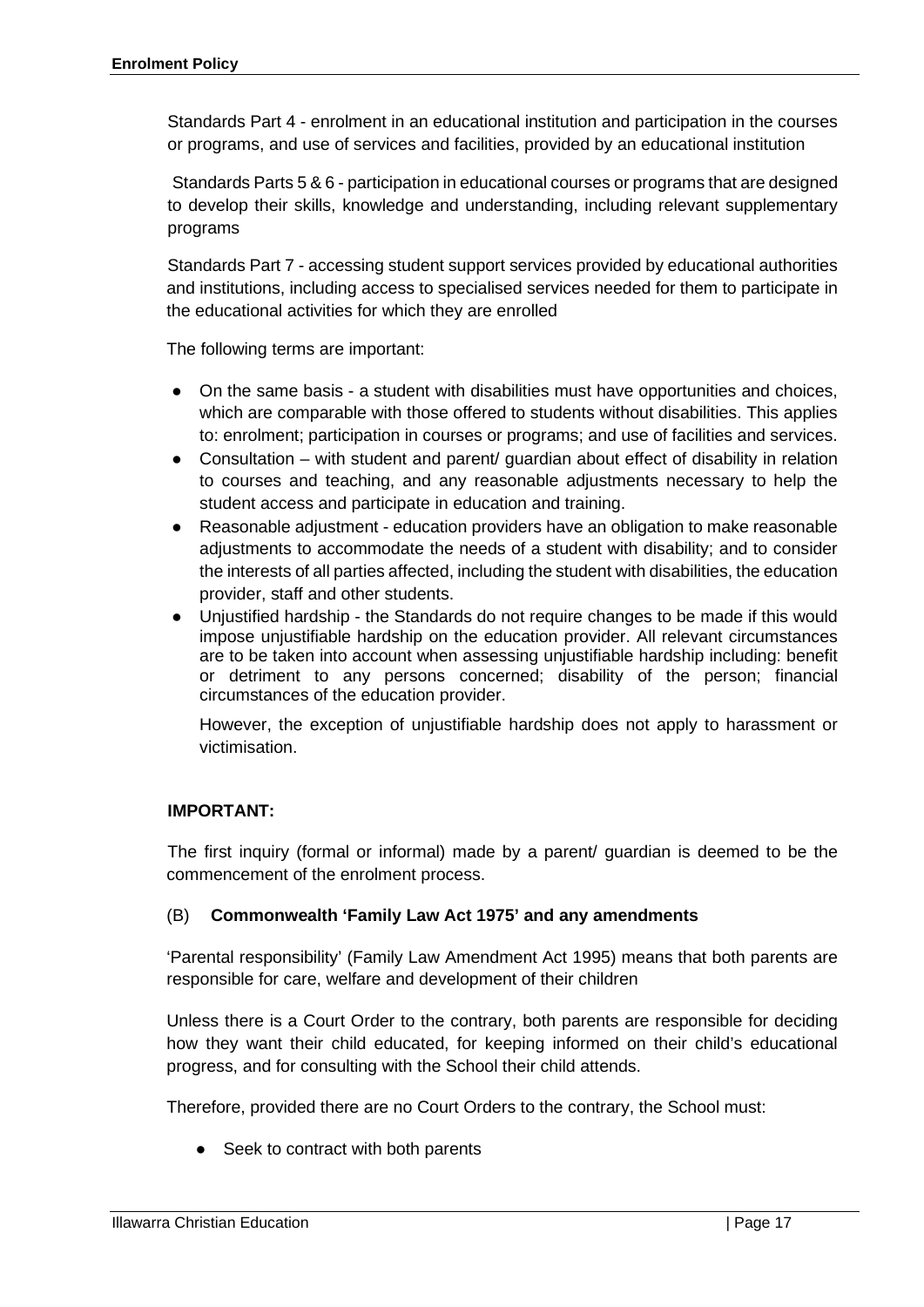- Indicate in the contract that if both parents sign, they are jointly liable to pay the School fees;
- Recognise in the contract that both parents are entitled to receive communications about their child's education
- Any member of the School staff who assists one of the parties to contravene a Court Order will be deemed to have contravened the Court Order themselves

#### (C) **'Federal Privacy Act 1988'**

Each School must comply with the thirteen Australian Privacy Principles (APP's).

Ensures that personal information held about an individual is:

- Only collected when it is needed in order for the School to meet its obligations & fulfil its functions
- Only used for the primary purpose for which it was collected
- Handled and stored with regard for an individual's privacy
- Available for the individual to view and correct where relevant
- Only disclosed when required by law, or with the consent of the individual who provided the information

'Sensitive information': includes information about racial/ ethnic origin, political opinion, religious/ philosophical beliefs, sexual preferences and health information.

Don't collect sensitive information unless:

- With consent (parents can consent on behalf of child)
- Required by law to collect such information (such as may be required to fulfil School's common law duty of care)
- To avoid or lessen the threat to a child's life or health (medical information)

Consent must be obtained to use a child's photograph in school publications, or for details to be included in a school directory at the time they sign the enrolment contract. You must phrase these questions in such a way as to allow the parent/ guardian to opt out in specified circumstances only.

MCEEDYA (Ministerial Council for Education, Early Childhood, Development and Youth Affairs) – produces the 'Data Standards Manual: Student Background Characteristics' from information schools are required to obtain by the Education Ministers of each State. (ACARA – Australian Curriculum Assessment & Reporting Authority)

#### **Maintaining and Storing Information**

Reasonable steps must be taken to ensure information held is accurate and up-to-date.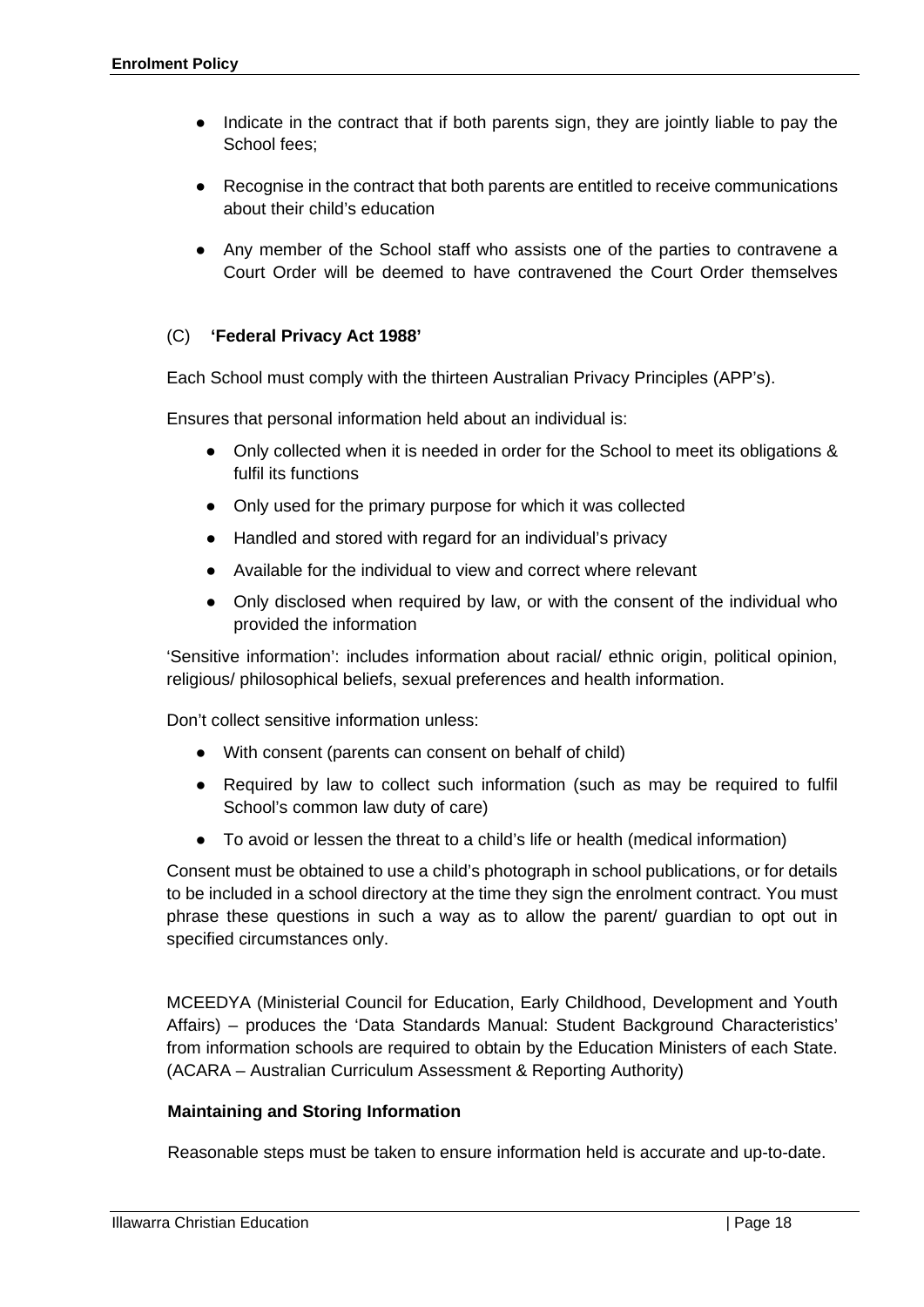Information must be stored securely; and destroyed or the identity removed when it is no longer and the control of the control of the control of the control of the control of the control of the control of the control of the control of the control of the control of the control of the control of the control of t

#### (D) **Common Law Duty of Care**

Common law Duty of Care allows the collection of information about children enrolled in the School, in order to care for them whilst under the supervision of the School.

This applies to:

- the collection of medical information during the enrolment process;
- informing any staff who my need to act on the information (including any training necessary to manage the condition or equipment used in managing the condition;
- consideration in any plans or school activities as they affect the child

#### (E) **Australian Consumer Law 2011**

Competition and Consumer Act 2010

The Act includes provisions dealing with corporations misrepresenting themselves in some way.

Misleading Advertising – conduct relating to acts, omissions or silence that could lead a person to form an erroneous conclusion (likely to mislead or deceive a consumer). Schools cannot make misleading claims about the subjects or programmes that are offered, the nature of facilities, or the capacity of the School to cater for children with special needs

A claim of misleading information may be based on: material viewed on a website; online content such as advertising; written materials; business conduct; information on the Internet about the business, products or services; claims made by staff members, etc.

A court decision regarding an 'erroneous conclusion' will take into account a cross-section of the public who may come into contact with the information, and why the person reached the erroneous conclusion.

#### (F) **Contract Law**

There are two contracts involving the School in the enrolment process:

● Pre-Enrolment Contract: the School offers to consider the student for enrolment; the parents accept this offer by completing and lodging the Enrolment Application Form and paying the Enrolment Fee.

This contract ends when the application is rejected, or a place is offered.